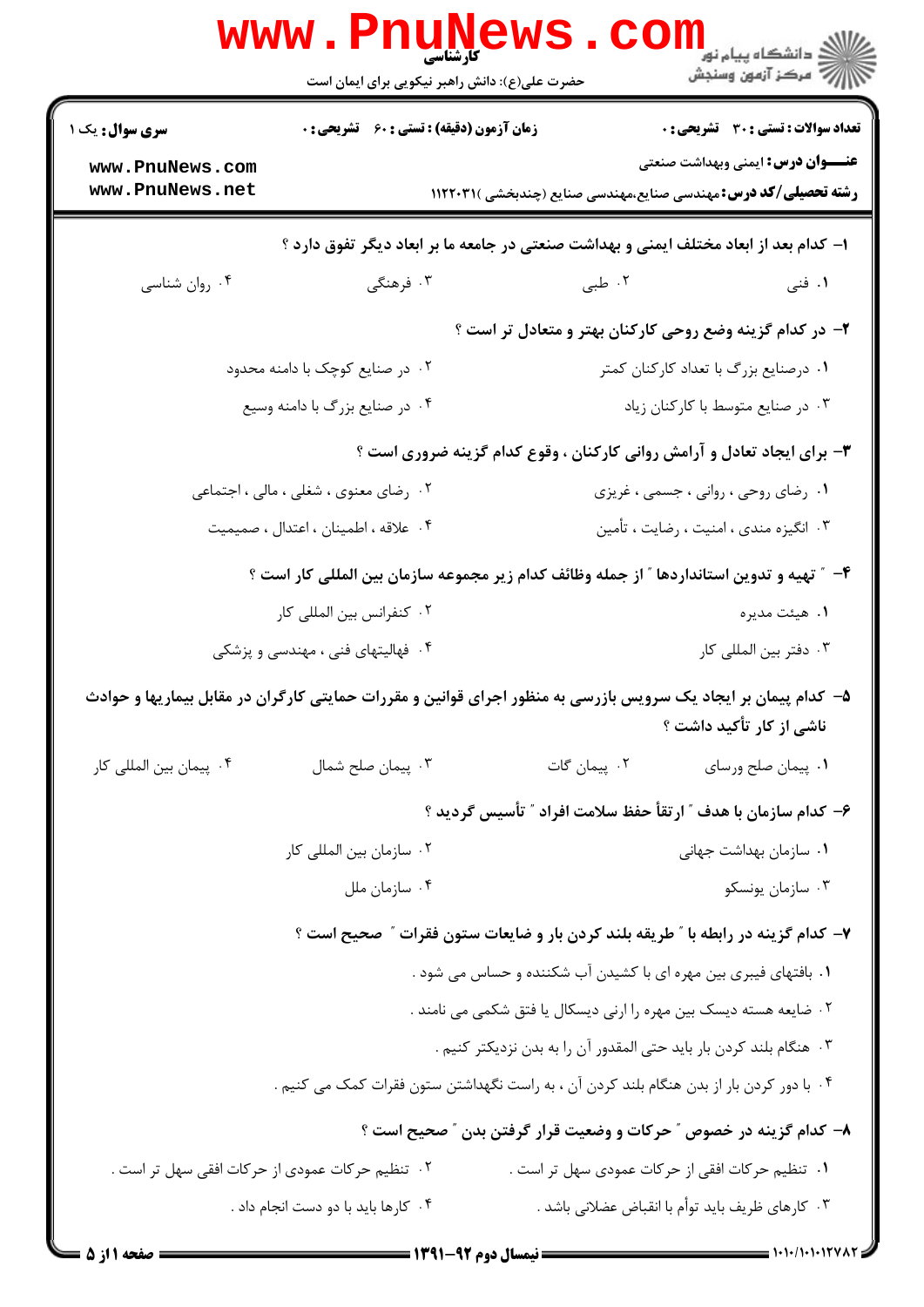|                                    | WWW.Pnung<br>حضرت علی(ع): دانش راهبر نیکویی برای ایمان است | رد دانشڪاه پيام نور ■<br>ا∛ مرکز آزمون وسنجش                                                                       |
|------------------------------------|------------------------------------------------------------|--------------------------------------------------------------------------------------------------------------------|
| <b>سری سوال : ۱ یک</b>             | زمان آزمون (دقیقه) : تستی : 60 ٪ تشریحی : 0                | <b>تعداد سوالات : تستی : 30 ٪ تشریحی : 0</b>                                                                       |
| www.PnuNews.com<br>www.PnuNews.net |                                                            | <b>عنـــوان درس:</b> ایمنی وبهداشت صنعتی<br><b>رشته تحصیلی/کد درس:</b> مهندسی صنایع،مهندسی صنایع (چندبخشی )۱۱۲۲۰۳۱ |
|                                    |                                                            | ۹– اقدام به کدام گزینه ؒ قبل از شروع عملیات تخریب ساختمان ؒ صحیح است ؟                                             |
|                                    | ۰۲ شیشه های ساختمان جدا شده باشد .                         | ٠١. عمليات تخريب از پائين به بالا انجام پذيرد .                                                                    |
|                                    | ۰۴ گاز و آب قطع شود و برق وصل باشد .                       | ۰۳ برق و گاز قطع شود و آب وصل باشد .                                                                               |
|                                    |                                                            | ۱۰- کدام گزینه در تهیه و ساخت حفاظ باید رعایت شود ؟                                                                |
|                                    | ۰۲ حتى الامكان از جنس فلز نباشد .                          | ۰۱ دارای برآمدگی و زبری کافی باشد .                                                                                |
|                                    | ۰۴ عمل آن بطور خودکار یا با حداقل کوشش انجام گیرد .        | ۰۳ حتما موجب نقصان محصول نگردد .                                                                                   |
|                                    |                                                            | 11– كدام گزينه از مجموعه اقدامات هنگام وقوع آتش سوزى مى باشد ؟                                                     |
|                                    |                                                            | ۰۱ حفظ خونسردی - مانور - خاموش کردن آسانسور                                                                        |
|                                    |                                                            | ٠٢ اعلام عمومي -اعلام خصوصي - تعبيه راه فرار در حين اطفأ                                                           |
|                                    |                                                            | ۰۳ نصب طناب راهنما - قطع برق - تمرين خاموش سازي حريق                                                               |
|                                    |                                                            | ۰۴ آموزش - اطفأ حريق - اقدام به فرار                                                                               |
|                                    |                                                            | ۱۲– کدام گزینه در رابطه با هم گروهی ؒ طبقه بندی مواد از نظر اطفأ حریق ؒ صحیح است ؟                                 |
|                                    | ۰۲ نفت و لاستیک                                            | ٠١ چوب واستيلن                                                                                                     |
|                                    | ۰۴ تجهیزات الکتریکی و ئیدروژن                              | ۰۳ سدیم و پتاسیم                                                                                                   |
|                                    |                                                            | ۱۳– برای مبارزه با " آتشهای بدون خاکستر" بایستی از کدام شیوه استفاده نمود ؟                                        |
|                                    | ۰۲ خارج کردن هوا از صحنه عملیات                            | ۰۱ با آب و خاکستر                                                                                                  |
|                                    | ۰۴ خنک کردن                                                | ۰۳ استفاده از گازهای سبک                                                                                           |
|                                    |                                                            | ۱۴– کدام گزینه اثر خاموش کنندگی قوی دارد ؟                                                                         |
| ۰۴ هالوژنها                        | ۰۳ يخ و آب                                                 | $CO2$ گاز $\cdot$<br>۰۱ پودر و گاز                                                                                 |
|                                    |                                                            | 1۵– کدام گزینه در رابطه ″ برق گرفتگی ″ صحیح است ؟                                                                  |
|                                    |                                                            | ٠١ بزر گترين مقاومت بدن در مقابل برق گرفتگي ″ پوست بشر ″ مي باشد .                                                 |
|                                    |                                                            | ۰۲ دستهای عرق کرده مقاومت الکتریکی بیشتری از خود نشان می دهد .                                                     |
|                                    |                                                            | ۰۳ چربی و غضروف نسبت به عضلات و خون مقاومت کمتری در مقابل جریان برق نشان می دهد .                                  |
|                                    |                                                            | ۰۴ در محیط های گرم و مرطوب خطر برق گرفتگی متعادل می گردد .                                                         |
|                                    |                                                            |                                                                                                                    |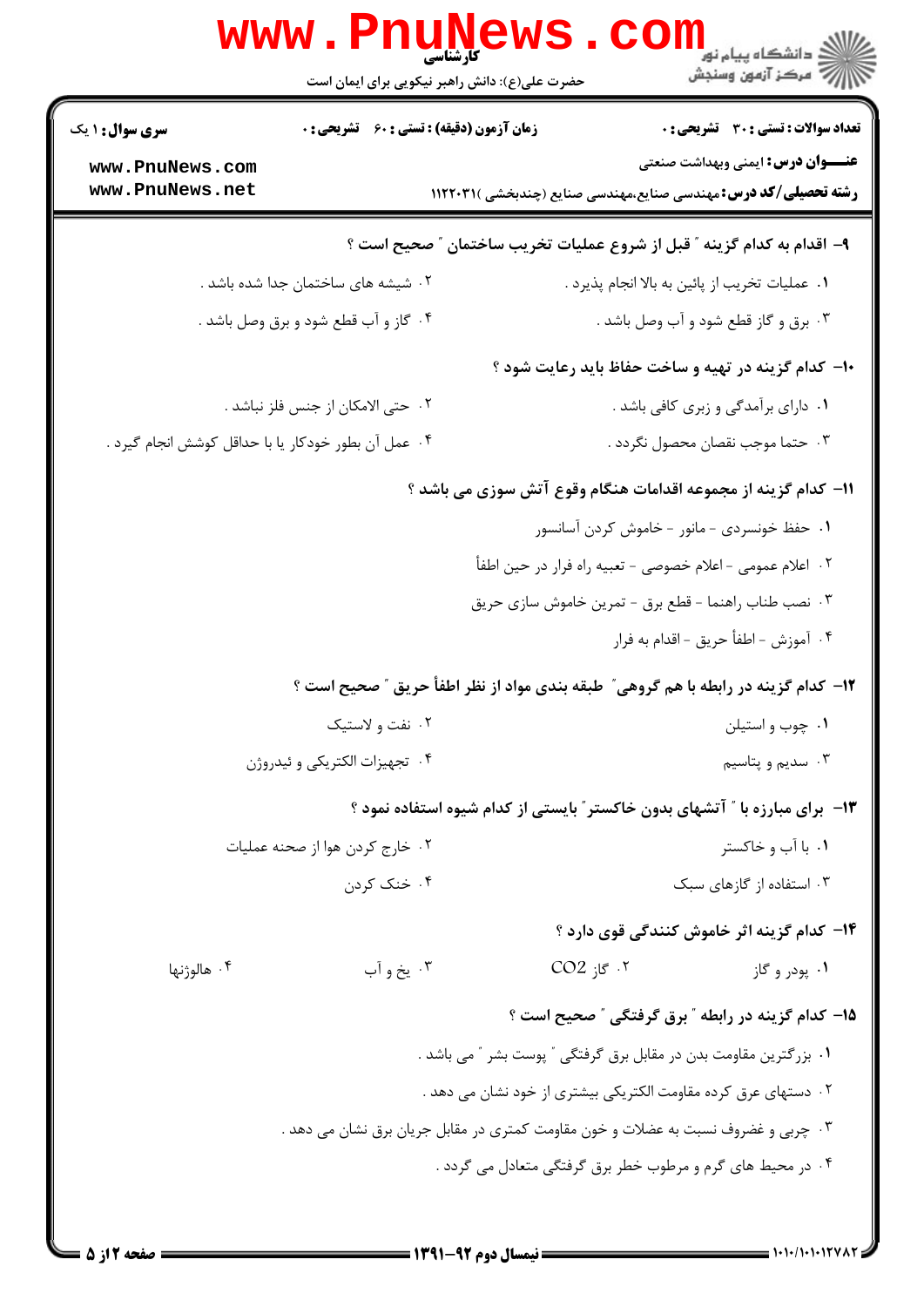| <b>www.PnuN</b>                                                        |                                                                 | ڪ دانشڪاه پيام نور<br>ا∛ مرڪز آزمون وسنڊش                                                                                                                                                                                                                                                                                                                                                                                               |  |  |
|------------------------------------------------------------------------|-----------------------------------------------------------------|-----------------------------------------------------------------------------------------------------------------------------------------------------------------------------------------------------------------------------------------------------------------------------------------------------------------------------------------------------------------------------------------------------------------------------------------|--|--|
|                                                                        |                                                                 | تعداد سوالات : تستى : 30 قشريحى : 0                                                                                                                                                                                                                                                                                                                                                                                                     |  |  |
|                                                                        |                                                                 | <b>عنـــوان درس:</b> ایمنی وبهداشت صنعتی                                                                                                                                                                                                                                                                                                                                                                                                |  |  |
| ۱۶- صفحه مسی چاه ارت ( چاه اتصال زمین ) توسط کدام ماده پوشیده می شود ؟ |                                                                 |                                                                                                                                                                                                                                                                                                                                                                                                                                         |  |  |
| ۰۲ جوش شیرین و براده آهن                                               |                                                                 | ۱. خاک و آب                                                                                                                                                                                                                                                                                                                                                                                                                             |  |  |
| ۰۴ خاک و خاکه ذغال                                                     |                                                                 | ۰۳ خاک ذغال و نمک طعام                                                                                                                                                                                                                                                                                                                                                                                                                  |  |  |
|                                                                        | ۱۷- ″ مراحل خرجگذاری ″ به ترتیب کدام گزینه است ؟                |                                                                                                                                                                                                                                                                                                                                                                                                                                         |  |  |
| ۱. چاشنی گذاری - قرار دادن مواد منفجره - مسدود نمودن چال               |                                                                 |                                                                                                                                                                                                                                                                                                                                                                                                                                         |  |  |
|                                                                        | ۰۲ ایجاد حفاظ ایمنی - چاشنی گذاری - خرجگذاری                    |                                                                                                                                                                                                                                                                                                                                                                                                                                         |  |  |
|                                                                        |                                                                 | ۰۳ فتیله گذاری - چاشنی گذاری - خرج گذاری                                                                                                                                                                                                                                                                                                                                                                                                |  |  |
|                                                                        |                                                                 | ۰۴ حفر چال - موادگذاری - چاشنی و خرجگذاری                                                                                                                                                                                                                                                                                                                                                                                               |  |  |
|                                                                        | <b>۱۸</b> - کدام ماده ضد آب است و در آتش منفجر <u>نمی شود ؟</u> |                                                                                                                                                                                                                                                                                                                                                                                                                                         |  |  |
| ۰۳ پلاستیک                                                             | ۰۲ نیتروگلسیرین                                                 | ۰۱ سرنج                                                                                                                                                                                                                                                                                                                                                                                                                                 |  |  |
|                                                                        |                                                                 |                                                                                                                                                                                                                                                                                                                                                                                                                                         |  |  |
|                                                                        |                                                                 |                                                                                                                                                                                                                                                                                                                                                                                                                                         |  |  |
|                                                                        |                                                                 | ٢. آنها را به كار مي بنديم و مصرف مي كنيم .                                                                                                                                                                                                                                                                                                                                                                                             |  |  |
|                                                                        |                                                                 | ۰۳ آنها را در محلی مطمئن انبار می کنیم .                                                                                                                                                                                                                                                                                                                                                                                                |  |  |
|                                                                        | ۰۴ آنها در محلهای دور از دسترس در خاک دفن می کنیم .             |                                                                                                                                                                                                                                                                                                                                                                                                                                         |  |  |
|                                                                        |                                                                 | <b>۲۰</b> پرسهای مکانیکی نیاز به کدام گزینه دارند ؟                                                                                                                                                                                                                                                                                                                                                                                     |  |  |
| ۰۳ کلاچ                                                                | ۰۲ راه انداز                                                    | ۰۱ ترمز                                                                                                                                                                                                                                                                                                                                                                                                                                 |  |  |
|                                                                        |                                                                 |                                                                                                                                                                                                                                                                                                                                                                                                                                         |  |  |
| ۲. تقذیه خشاب دار و تغذیه اتوماتیک                                     |                                                                 | ۰۱ تغذیه دستی و تغذیه پایی                                                                                                                                                                                                                                                                                                                                                                                                              |  |  |
| ۰۴ تغذیه پایی و تغذیه توسط صفحه دورانی                                 |                                                                 | ۰۳ تغذیه کشویی و تغذیه چرخ دنده ای                                                                                                                                                                                                                                                                                                                                                                                                      |  |  |
|                                                                        |                                                                 |                                                                                                                                                                                                                                                                                                                                                                                                                                         |  |  |
|                                                                        |                                                                 |                                                                                                                                                                                                                                                                                                                                                                                                                                         |  |  |
|                                                                        |                                                                 |                                                                                                                                                                                                                                                                                                                                                                                                                                         |  |  |
|                                                                        |                                                                 |                                                                                                                                                                                                                                                                                                                                                                                                                                         |  |  |
|                                                                        |                                                                 | کارشناسی<br>حضرت علی(ع): دانش راهبر نیکویی برای ایمان است<br>زمان آزمون (دقیقه) : تستی : ۶۰٪ تشریحی : ۰<br><b>رشته تحصیلی/کد درس:</b> مهندسی صنایع،مهندسی صنایع (چندبخشی )۱۱۲۲۰۳۱<br>۱۹- در صورت فاسد شدن مواد ناریه کدام گزینه را بایستی انتخاب نمود ؟<br>۰۱ روی زمین پخش می کنیم و آنها را توسط مقداری نفت به آتش می کشیم .<br>۲۱– استفاده از کدام روشها در " سیستمهای تغذیه پرس " می تواند نقش مهمی در کاهش حوادث پرسها داشته باشد ؟ |  |  |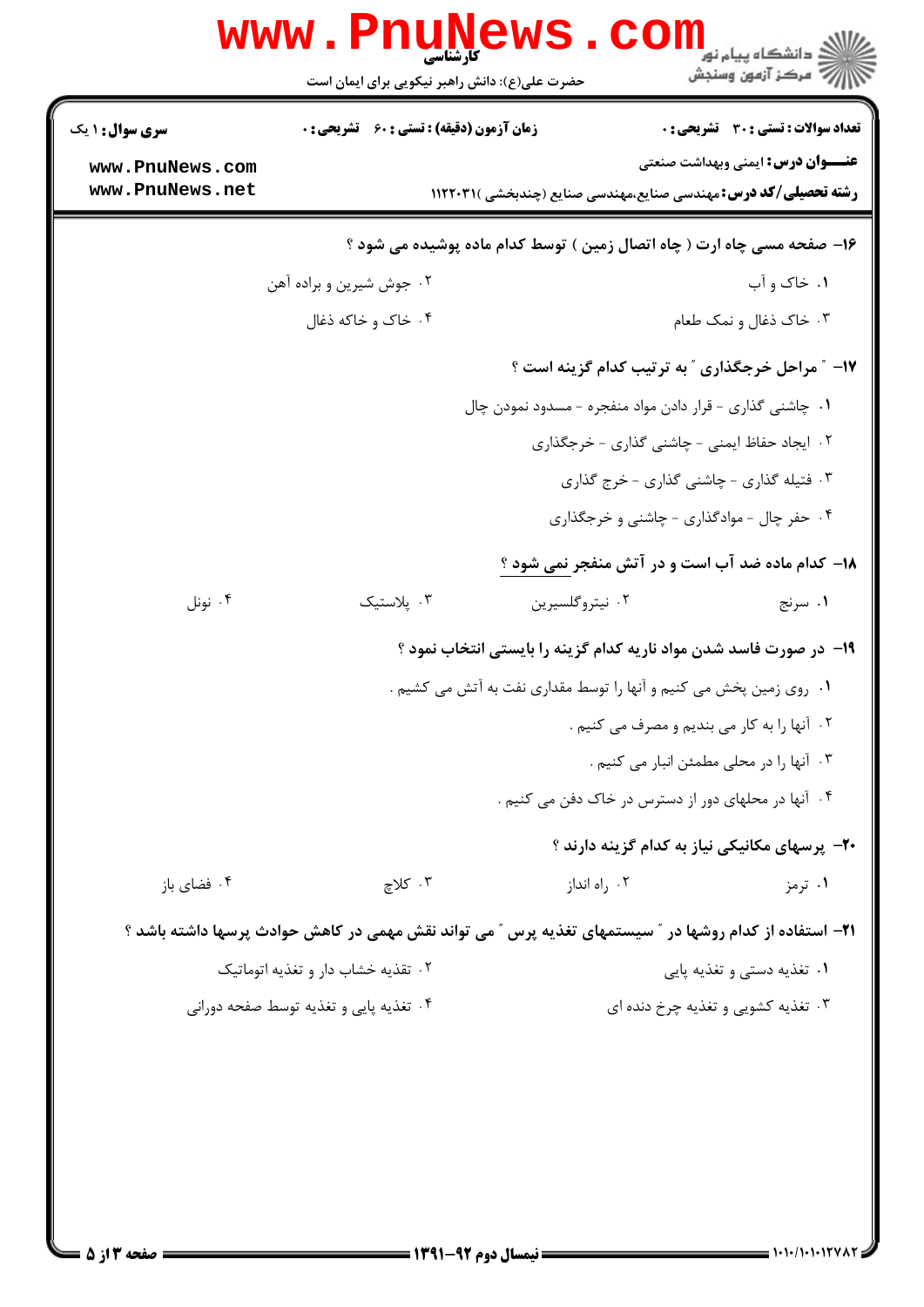|                                    | <b>WWW.PNUN</b><br>کارشناسی<br>حضرت علی(ع): دانش راهبر نیکویی برای ایمان است | ڪ دانشڪاه پيا <sub>م</sub> نور<br><mark>√</mark> مرڪز آزمون وسنڊش                                                           |
|------------------------------------|------------------------------------------------------------------------------|-----------------------------------------------------------------------------------------------------------------------------|
| <b>سری سوال : ۱ یک</b>             | <b>زمان آزمون (دقیقه) : تستی : 60 ٪ تشریحی : 0</b>                           | <b>تعداد سوالات : تستی : 30 ٪ تشریحی : 0</b>                                                                                |
| www.PnuNews.com<br>www.PnuNews.net |                                                                              | <b>عنـــوان درس:</b> ایمنی وبهداشت صنعتی<br><b>رشته تحصیلی/کد درس:</b> مهندسی صنایع،مهندسی صنایع (چندبخشی )۱۱۲۲۰۳۱ <b>۱</b> |
|                                    |                                                                              | ۲۲- در صورتیکه ″ کاری برای اولین بار انجام گیرد و در آن نوعی خطر پرتو گیری وجود داشته باشد ″ کار فرما چه تکلیفی دارد        |
|                                    |                                                                              | ۰۱ بعلت خطر پرتو گیری بایستی کار را متوقف کند .                                                                             |
|                                    |                                                                              | ۰۲ تغییر مواد به مواد غیر یون ساز                                                                                           |
|                                    |                                                                              | ۰۳ از یک ماه قبل وزارت کار و امور اجتماعی را کتبا مطلع سازد .                                                               |
|                                    |                                                                              | ۰۴ اتوماتیک کردن مراحل و ایستگاههای پر خطر                                                                                  |
|                                    |                                                                              | ۲۳– کدام گزینه در خصوص ″ توصیه های حفاظتی در کار با مواد پر تو زا در پزشکی هسته ای ″ صحیح است ؟                             |
|                                    |                                                                              | ٠١ استفاده از وسائل زينتي بجز انگشتر براي بانوان بلامانع است .                                                              |
|                                    |                                                                              | ۰۲ از انگشتر استفاده نشود .                                                                                                 |
|                                    |                                                                              | ۰۳ خوردن در محوطه آزمایشگاه ممنوع و توالت کردن بلامانع است .                                                                |
|                                    |                                                                              | ۰۴ برقراری رابطه انسانی با بیماران پرتو گرفته و ایجاد ارتباط                                                                |
|                                    |                                                                              | ۲۴- از ماشین ابزار برای کار بر روی کدام گزینه استفاده می شود ؟                                                              |
|                                    | ۰۲ برای استفاده در صنعت چوب و فلز بکار می روند .                             | ٠١ برای جوشکاری و سوراخکاری فلزات                                                                                           |
|                                    | ۰۴ برای فرم دادن فلزات بکار میروند .                                         | ۰۳ وسائل صنعتی عمومی هستند .                                                                                                |
|                                    |                                                                              | ۲۵– کدام گزینه در رابطه با " معیارهای ایمنی در ماشینهای چوب بری " صحیح است ؟                                                |
|                                    | ۰۲ معیارهای الکتریکی - معیارهای مکانیکی                                      | ۰۱ معیارهای عمومی - معیارهای اختصاصی                                                                                        |
|                                    | ۰۴ معیارهای طراحی - معیارهای عملکردی                                         | ۰۳ معیارهای مکانیکی - معیارهای انسانی                                                                                       |
|                                    |                                                                              | ۲۶- در صنعت جوشکاری از کدام طرق از گاز استیلن استفاده می شود ؟                                                              |
|                                    | ۰۲ توسط آمونیاک - بکمک پروپان                                                | ٠١ از طريق عوامل طبيعي - از طريق روشهاى مصنوعي                                                                              |
|                                    | ۰۴ از طریق مولدها - از طریق کپسولهای استیلن                                  | ۰۳ دستی - ماشینی                                                                                                            |
|                                    |                                                                              | ۲۷– کنترل کیفیت قطعاتی که به وسیله فرآیندهای ریخته گری یا آهنگری تولید می شوند ، توسط کدام گزینه انجام می پذیرد             |
|                                    | ۰۲ مخرب و غیر مخرب                                                           | ۰۱ کنترل صوتی و الکتریکی                                                                                                    |
|                                    | ۰۴ مایع نفوذ و فیزیکی                                                        | ۰۳ پرتونگاری و مکانیکی                                                                                                      |
|                                    |                                                                              |                                                                                                                             |